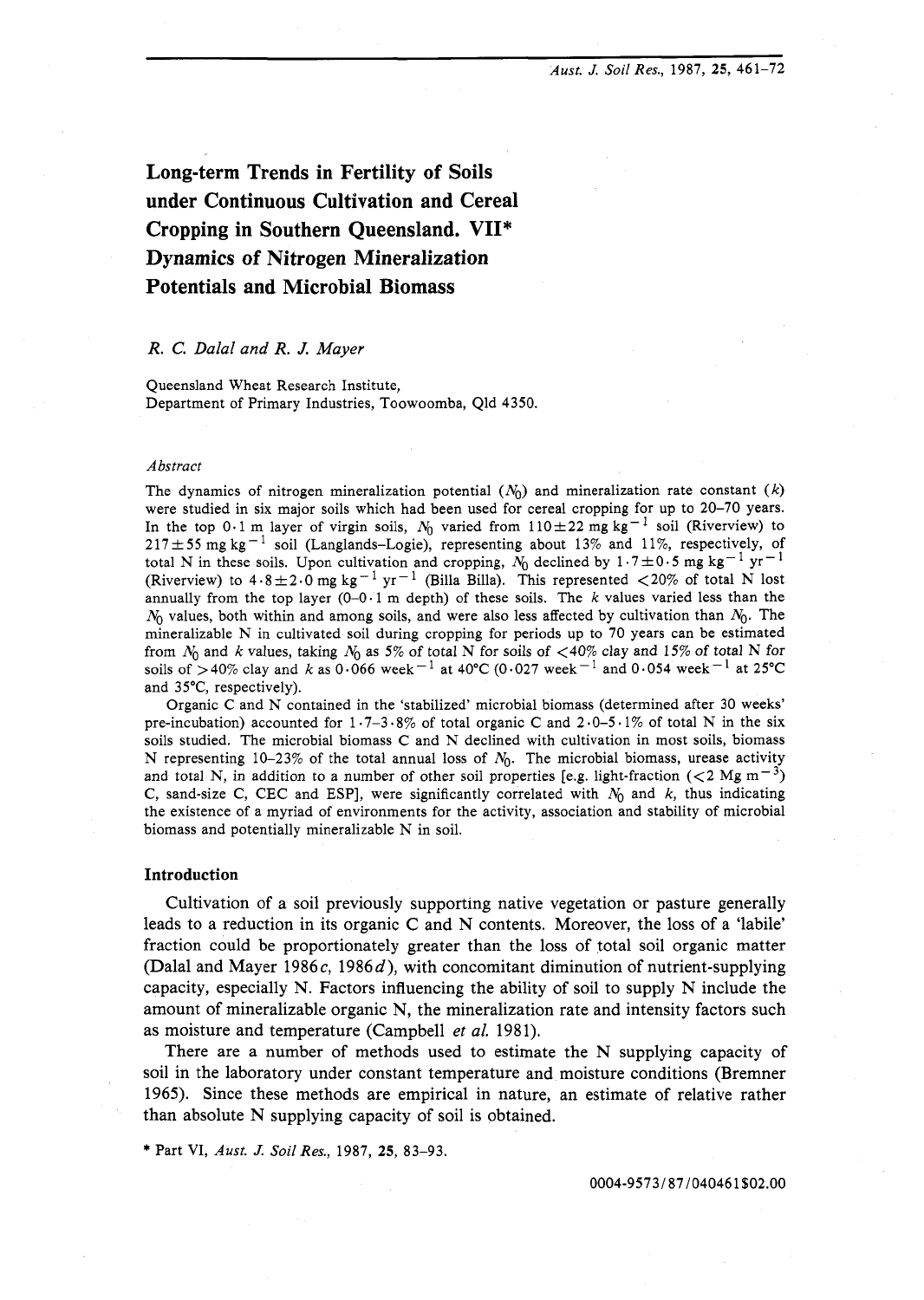Stanford and Smith (1972) used first-order kinetics to describe the net nitrogen mineralized during sequential incubations up to 30 weeks:

$$
N_t = N_0\{1 - \exp(-kt)\},
$$
 (1)

where  $N_t$  is the cumulative amount of organic N mineralized (mg kg<sup>-1</sup> soil) at time *t* (weeks),  $N_0$  is the nitrogen mineralization potential (mg kg<sup>-1</sup> soil) and k is the mineralization rate constant (week<sup>-1</sup>). They claimed that the nitrogen mineralization potential  $(N_0)$ , that is, the quantity of soil organic N that is susceptible to mineralization in the long term according to first-order kinetics, provides an absolute value of N supplying capacity of soil. For 39 widely different soils,  $N_0$  varied from 5 to 40% of total soil N (18-305 mg kg<sup>-1</sup> soil). Campbell *et al.* (1981) considered  $N_0$  as an 'active' nitrogen fraction in soil. Since light fraction ( $\leq 2$  Mg m<sup>-3</sup> density) and coarse organic matter (mainly sand-size) constitute the labile fractions which are lost rapidly with cultivation (Dalal and Mayer 1986 $c$ , 1986 $d$ , 1987), the objective of this study was to examine the dynamics of  $N_0$  and its relationship to the labile fractions and other soil properties in six major soils that have been cultivated continuously for cereal cropping for up to 20-70 years. The cultivation effects on the nitrogen mineralization rate constant (k), and the applicability of the model of Jones et *al.* (1982) to predict  $N_0$  and k from soil properties were also examined.

Soil microbial biomass, a living part of soil organic matter, is an agent of transformation of the added and native organic matter and a small but labile source as well as a sink of N, P and S (Jenkinson and Ladd 1981). The size of the microbial biomass may, therefore, be related to the amount of potentially mineralizable N as well as the mineralization rates. This study examined the relationship between  $N_0$ and  $k$  and microbial biomass. The effects of cultivation for periods up to 70 years on the amounts of C and N contained in microbial biomass in six soil series are also reported.

#### **Materials and Methods**

The study area (between 27° and 30°S. and 148° and 152°E.), description of soils, cultural practices, and soil sampling and analytical techniques were described by Dalal and Mayer (1986a, 1986 b). The overall range in pH values, clay and organic C contents of the six soil series  $(0-0.1 \text{ m depth})$  from virgin sites were  $6.5-8.1$ ,  $19-74\%$  and  $0.77-2.23\%$ , respectively. Soil samples from the top layer  $(0-0.1 \text{ m depth})$  only were used in this study.

Mineralizable N in soil was measured by the procedure of Stanford and Smith (1972) except that twice the amount of quartz sand was used to increase the rate of leaching because of the high clay content of some of the soils (10 g soil: 20 g quartz sand). The samples were incubated at 40°C, assumed to be the optimum temperature for N mineralization in subtropical soils (Campbell *et* al. 1981).

Nitrogen mineralization potential ( $N_0$ , mg kg<sup>-1</sup> soil), and mineralization rate constant (k, week<sup>-1</sup>) were estimated from the measurement of the cumulative N mineralized ( $N_t$ ) at time (t) periods of 2, 4, 8, 12, 16, 22 and 30 weeks by assuming that organic N was mineralized according to the first-order rate (equation 1). The parameters,  $N_0$  and k and their standard errors were estimated by a Gauss-Newton iterative regression fitting procedure (Draper and Smith 1966).

The chloroform fumigation procedure of Jenkinson and Powlson (1976) was used to estimate C and N contained in microbial biomass. At the end of the incubation period (30 weeks) for measurement of mineralizable N, one set of duplicate samples was fumigated with chloroform for 24 h, then both sets were incubated for 10 days at 22 $^{\circ}$ C, and CO<sub>2</sub>-C evolved over the 10-day period was absorbed in 1 M NaOH and measured. After 10 days, mineral N ( $NH_4^+ + NO_3^-$ ) in the samples was extracted with 2 M KCl and measured (see Dalal and Mayer 1986 $a$ ). Further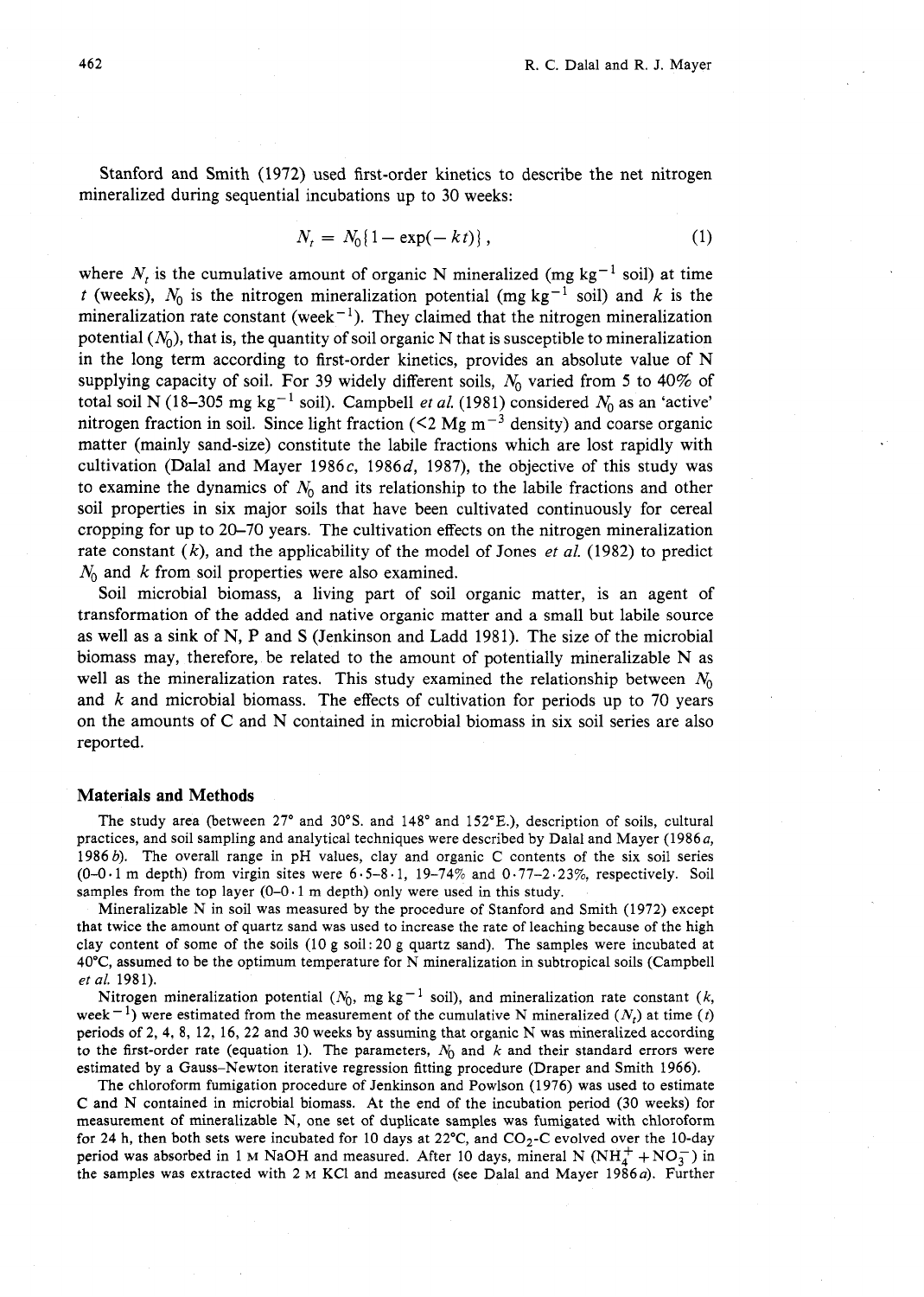incubation for a 10-20 day period was unnecessary because pre-incubated samples were used. The proportion of biomass C mineralized during the 10-day period after CHCl<sub>3</sub> fumigation ( $k<sub>C</sub>$ ) was taken as 0.41 (Anderson and Domsch 1978), and a  $k<sub>N</sub>$  value of 0.5 was taken for a rough estimation of biomass N, although the reported  $k<sub>N</sub>$  values vary from 0.2-0.3 (Voroney and Paul 1984) to 0.68 (Shen et *al.* 1984).

All results were expressed on an oven-dry soil weight basis (105°C). Since the bulk density of soils changed due to cultivation, corrections in mineralizable N and microbial biomass C and N were made for equivalent soil depth among a soil series, similar to the proportionate changes in organic C and N (Dalal and Mayer 1986 $b$ , 1986 $e$ ).

Table 1. Nitrogen mineralization potential  $(N_0)$ ,  $N_0$ /total N and mineralization rate constant  $(k)$ Mean ts.d. values from virgin sites

| Soil series<br>(No. of soils) | $mca = s.u.$ values from virgin sites<br>$N_0$<br>soil)<br>(mg kg) | $N_0$ /total N<br>(%) | $(week-1)$        |
|-------------------------------|--------------------------------------------------------------------|-----------------------|-------------------|
| Waco $(5)^A$                  | $203 \pm 8$                                                        | $14 \pm 1$            | $0.050 \pm 0.017$ |
| Langlands-Logie $(6)^B$       | $217 + 55$                                                         | $11 \pm 3$            | $0.075 \pm 0.029$ |
| Cecilvale $(7)^B$             | $197 + 45$                                                         | $15 + 3$              | $0.078 \pm 0.030$ |
| Billa Billa $(7)^B$           | $180 + 33$                                                         | $13 \pm 2$            | $0.063 \pm 0.026$ |
| Thallon $(6)^B$               | $151 \pm 98$                                                       | $23 \pm 15$           | $0.052 \pm 0.025$ |
| Riverview $(5)^C$             | $110 + 22$                                                         | $13 \pm 3$            | $0.051 \pm 0.023$ |

A Black earth (Typic Pellusterts).

B Grey, brown and red clays (brigalow, poplar box, belah and coolibah vegetation, respectively) (Typic Chromusterts).

C Red earth (Rhodic Paleustalfs).

# **Results and Discussion**

# Nitrogen Mineralization Potentials  $(N_0)$  and Mineralization Rate Constants (k) in Virgin Soils

The  $N_0$  values varied from 110 mg kg<sup>-1</sup> soil (range, 79-140 mg kg<sup>-1</sup> soil) in Riverview soil to 217 mg kg<sup>-1</sup> soil (146-290 mg kg<sup>-1</sup> soil) in Langlands-Logie soil (Table 1). Campbell et al. (1981) estimated similar  $N_0$  values for five Queensland soils. These values are also within the range of mean values (110–270 mg kg<sup>-1</sup> soil) reported for seven soil orders (Jones et al. 1982). Although  $N_0$  values for red earths (Riverview) were lower than the other five soil series (vertisols),  $N_0$ /total N per cent ('active' N) was not significantly different from other soils (Table 1). Similarly, k values did not differ significantly among the six soil series. The mean  $k$  value  $(0.066\pm0.028$  week<sup>-1</sup> at 40°C) for all virgin soils (n = 36) was similar to those obtained by Campbell et al. (1981) and Stanford and Smith (1972) (0.070 and 0.066 week<sup>-1</sup> at 40°C respectively). The N mineralization rate, therefore, is essentially similar in arable soils under similar temperature and moisture conditions.

The cumulative amounts of mineralized N  $(N_t)$  as proportions of  $N_0$  at 2, 4, 8, 12, 16, 22 and 30 weeks' incubation were 0.39, 0.48, 0.58, 0.67, 0.74, 0.80 and 0.86, respectively; the relationship between  $N_t$  and  $N_0$  became closer as the period of incubation increased. This was also observed by Stanford and Smith (1972). On this basis, Stanford et al. (1974) suggested that estimates of  $N_0$  may be obtained from N mineralized during 2-week incubations following preliminary incubations of 1-2 weeks. From such a relationship, however, only poor estimates of  $N_0$  would be obtained from short-term incubations in all soils, since in cultivated soils, the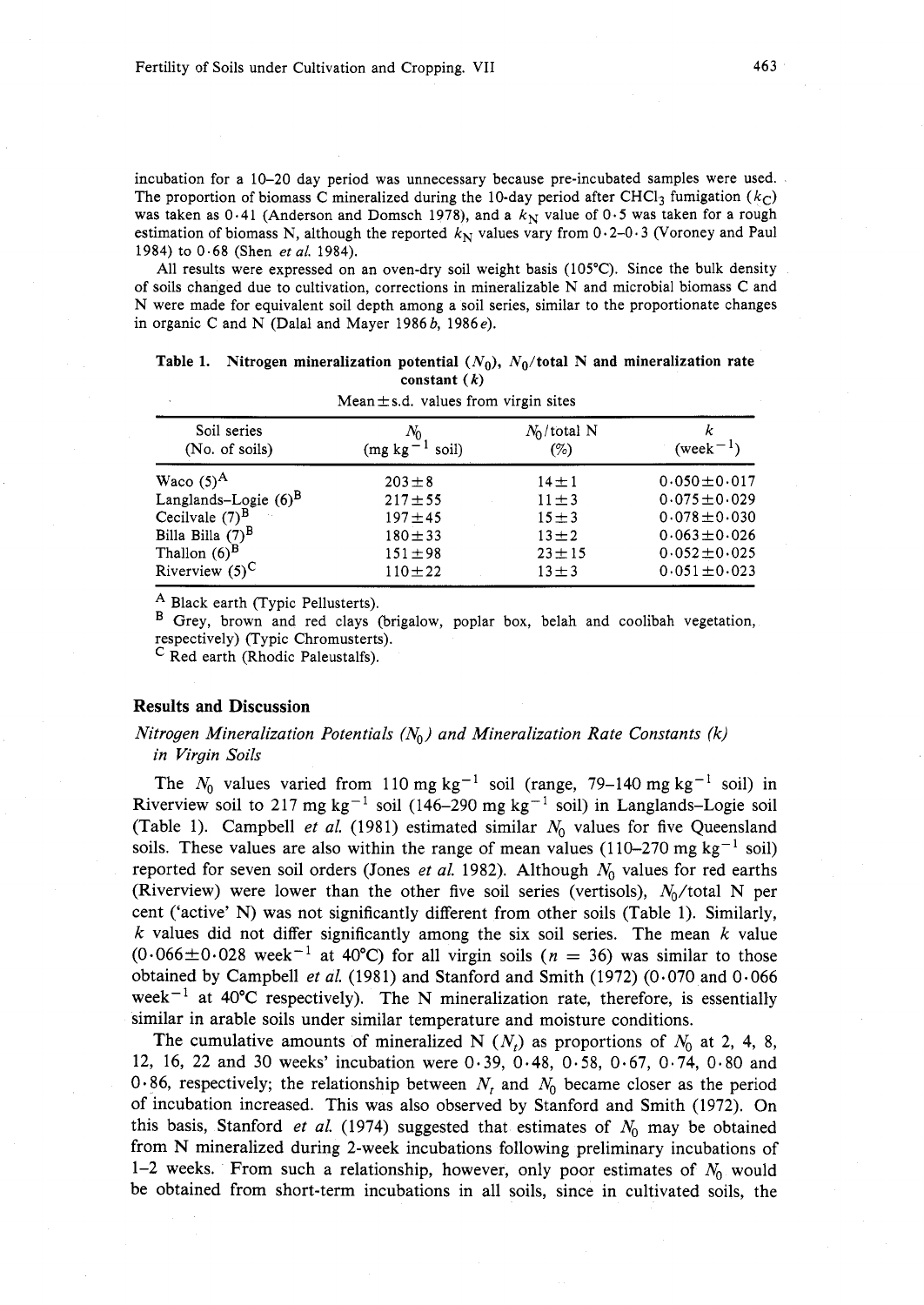relationships between  $N_t$  and  $N_0$  were much lower ( $r \le 0.7$ ), even up to 16 weeks of incubation.

Soil properties that were significantly associated with  $N_0$  (using stepwise multiple regression analysis) were oxalate-extractable iron  $(Fe<sub>o</sub>)$  and total N (TN) in virgin soils ( $R^2 = 0.76$ ), that is,

$$
N_0 = 45 + 168**\text{Fe}_0(\%) + 735**\text{TN}(\%) \tag{2}
$$

Total N accounted for most of the variation ( $R^2 = 0.70$ ) in  $N_0$ . Stanford and Smith (1972) also obtained a close relationship between  $N_0$  and total N ( $R^2 = 0.66$ ). Fe<sub>o</sub> in soil is involved in aggregation, probably through organic matter and clay bonding, and thus could affect  $N_0$  by modifying the physical environment in which microorganisms function and have access to mineralizable N.

The mineralization rate constant  $(k)$  in virgin soils was significantly correlated with urease activity ( $r = 0.34^*$ ) and microbial biomass C ( $r = 0.47^*$ ), and hence may be regulated by microbial biomass and biochemical activity in soil.

| Mean $\pm$ s.d. values from virgin sites |                                |                              |                                   |                       |  |  |  |  |
|------------------------------------------|--------------------------------|------------------------------|-----------------------------------|-----------------------|--|--|--|--|
| Soil<br>series                           | $MB-C$<br>$(mg \nkg)$<br>soil) | $MB-C/organic C$<br>$( \% )$ | $MB-N$<br>soil)<br>- 1<br>(mg kg) | $MB-N/total$ N<br>(%) |  |  |  |  |
| Waco                                     | $453 \pm 137$                  | $2.8 \pm 0.8$                | $52 \pm 10$                       | $3.5 \pm 0.7$         |  |  |  |  |
| Langlands-Logie                          | $508 + 253$                    | $2 \cdot 3 \pm 1 \cdot 1$    | $47 + 16$                         | $2.3 \pm 0.8$         |  |  |  |  |
| Cecilvale                                | $464 + 53$                     | $2.7 \pm 0.3$                | $35 + 6$                          | $2.7 \pm 0.4$         |  |  |  |  |
| Billa Billa                              | $361 \pm 91$                   | $2.4 \pm 0.6$                | $29 \pm 4$                        | $2.0 \pm 0.3$         |  |  |  |  |
| Thallon                                  | $291 \pm 62$                   | $3.8 \pm 0.8$                | $33 + 15$                         | $5.1 \pm 2.3$         |  |  |  |  |
| Riverview                                | $213 + 52$                     | $1.7 \pm 0.4$                | $22 + 7$                          | $2.5 \pm 0.8$         |  |  |  |  |

Table 2. Microbial biomass C (MB-C) **and** microbial biomass N (MB-N)

# Microbial Biomass C (MB-C) and Microbial Biomass N (MB-N) in Virgin Soils

The distribution of MB-C and MB-N was similar to  $N_0$  among the soil series (Table **2).** On soil volume basis (using bulk density values from Dalal and Mayer 1986a), Riverview soil contained the lowest amounts of MB-C and MB-N (264 and  $27 \text{ kg ha}^{-1} \text{ dm}^{-1}$ ) and Langlands-Logie soil contained the highest amounts of MB-C and MB-N (503 and 47 kg ha<sup>-1</sup> dm<sup>-1</sup>). The Langlands-Logie soil also contained the highest amounts of organic C and total N among the six soil series studied (Dalal and Mayer 1986*b*, 1986*e*).

The proportions of soil organic C contained in MB-C  $(1.7-3.8\%)$  of these six soils from virgin sites are similar to those observed in South Australian soils carrying improved pastures (Oades and Jenkinson 1979) and fall within the range of MB-C values reported in soils from different climatic regions (Jenkinson and Ladd 1981; McGill *et al.* 1986). Also, MB-N values, which varied from  $2.0$  to  $5.1\%$  of the total soil N, are similar to those reported elsewhere (Jenkinson and Ladd 1981). However, the  $C : N$  ratio of the microbial biomass was almost twice that reported in many studies  $(8.7-13.2;$  mean, 10.6), and approached that of the whole soil, probably representing that of 'stabilized' microbial biomass. The  $C: N$  ratios of the microbial biomass reported in the literature are not always comparable because the proportion of microbial biomass N mineralized after fumigation and 10 days' incubation,  $k_N$ , varies from  $0.2-0.3$  (Voroney and Paul 1984) to  $0.68$  (Shen et al. 1984). Admittedly,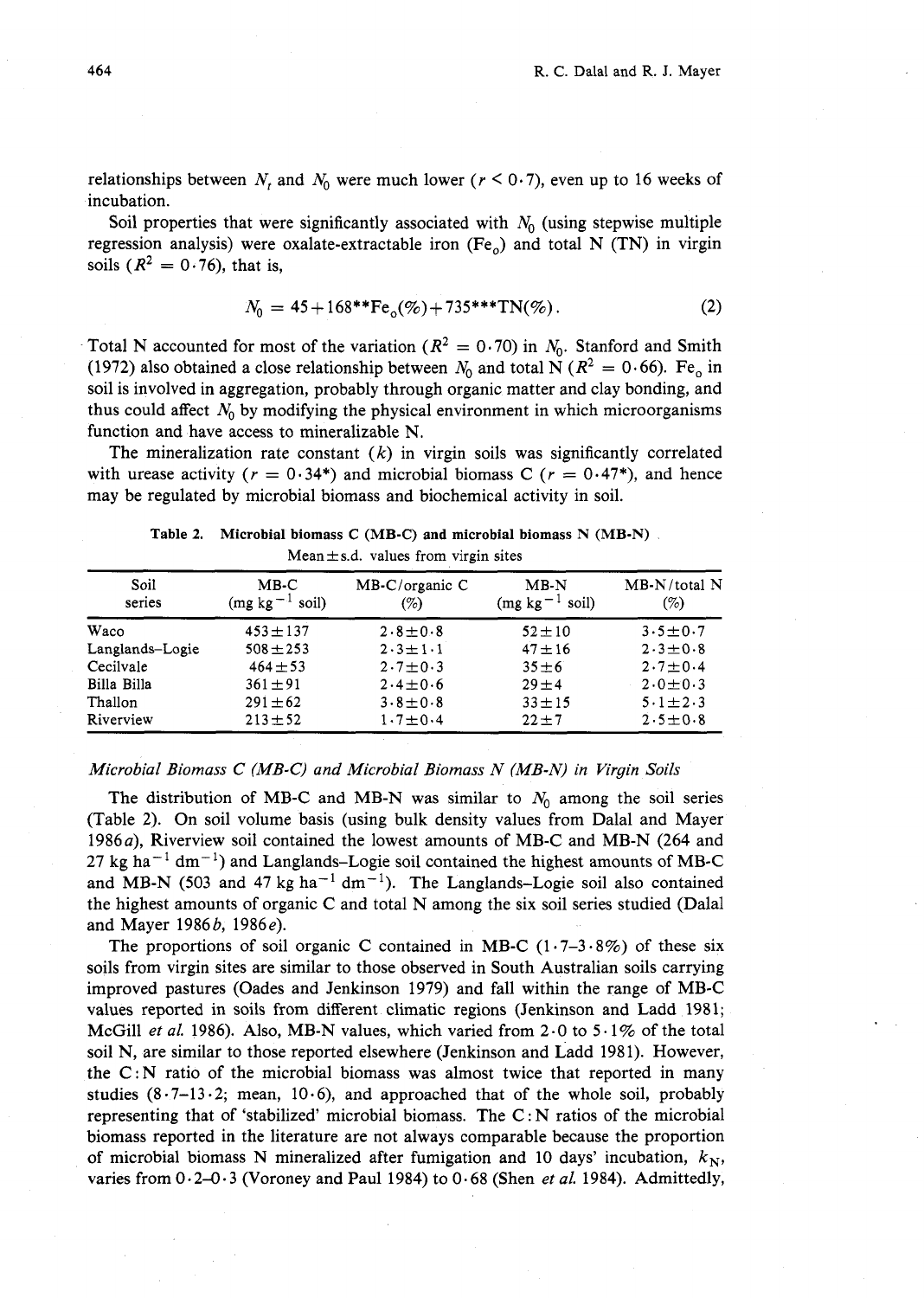some proportion of the microbial biomass may have been mineralized during the pre-incubation period before the soil was fumigated. The MB-C and MB-N values reported in this study may, therefore, be taken as relative values only, which are used for comparative purposes here.

The MB-C was negatively correlated with the mean annual temperature ( $r =$  $-0.84$ <sup>\*</sup>) of the six soil series, but positively with the rainfall ( $r = 0.71$  NS). Both MB-C and MB-N were significantly correlated with the urease activity  $(r$  values,  $0.77**$  and  $0.68**$ , respectively) of the virgin soils ( $n = 36$ ). Thus biological and biochemical activity of the soils are interrelated.

## Dynamics of  $N_0$  and k in Cultivated Soils

The relationships between mineralizable N measured from the cumulative net mineralized N over 2-30 weeks, the derived values of nitrogen mineralization potential  $(N_0)$  or mineralization rate (k) and period of cultivation (t) were described according to the exponential equation:

$$
Y_t = Y_e + (Y_0 - Y_e) \exp(-rt), \tag{3}
$$

where Y represents mineralizable N,  $N_0$  or k;  $Y_0$ ,  $Y_t$  and  $Y_e$  represent values initially  $(t = 0)$ , at time t (years) and at equilibrium  $(t \rightarrow \infty)$ , respectively; r is the rate of loss (year<sup> $-1$ </sup>).

**Table 3.** Initial values  $(Y_0)$ , equilibrium values  $(Y_e)$ , rate of loss  $(r)$  and half-life of loss  $(t_{1/2})$ of mineralizable N and nitrogen potential  $(N_0)$  after different incubation periods in Waco soil **cultivated for 0-70 years** 

| Period of<br>incubation<br>(weeks) | $Y_0$<br>$mean \pm s.e.$<br>$-1$<br>(mg kg<br>soil) | $Y_e$<br>$mean \pm s.e.$<br>$(mg kg-1 soil)$ | r<br>$mean \pm s.e.$<br>$(year^{-1})$ | $t_{1/2}$<br>$mean \pms.e.$<br>(year) | $R^2$ |
|------------------------------------|-----------------------------------------------------|----------------------------------------------|---------------------------------------|---------------------------------------|-------|
| $\overline{2}$                     | $86 + 7$                                            | $24 + 5$                                     | $0.334 \pm 0.157$                     | $2 \pm 1$                             | 0.75  |
| 4                                  | $103 + 7$                                           | $35 + 6$                                     | $0.208 \pm 0.092$                     | $3 \pm 1$                             | 0.77  |
| 8                                  | $121 \pm 8$                                         | $43 + 10$                                    | $0.075 \pm 0.034$                     | $9 \pm 4$                             | 0.76  |
| 12                                 | $136 \pm 7$                                         | $49 + 15$                                    | $0.052 \pm 0.024$                     | $13 \pm 6$                            | 0.78  |
| 16                                 | $149 \pm 8$                                         | $57 + 16$                                    | $0.051 \pm 0.024$                     | $14 \pm 6$                            | 0.77  |
| 22                                 | $165 \pm 8$                                         | $65 + 15$                                    | $0.054 \pm 0.023$                     | $13 \pm 6$                            | 0.80  |
| 30                                 | $181 \pm 8$                                         | $73 + 16$                                    | $0.056 \pm 0.024$                     | $12 + 5$                              | 0.80  |
| $N_0^{\rm A}$                      | $208 + 9$                                           | $90 \pm 10$                                  | $0.090 \pm 0.029$                     | $8 \pm 3$                             | 0.85  |

$$
Y_0
$$
,  $Y_e$  and r were calculated according to equation (3); the half-life,  $t_{1/2} = \ln 2/r$ 

 $A$   $N_0$  was calculated according to equation (1).

Where the rate of loss,  $r$ , was not significant (standard errors estimated according to Draper and Smith 1966) at  $P \le 0.05$ , a linear regression was used to describe the relationships between mineralizable N,  $N_0$  or k (Y<sub>r</sub>) and period of cultivation (t):

$$
Y_t = Y_0 - a_1 t, \tag{4}
$$

where  $a_1$  is the regression coefficient. The kinetic parameters (equation 3) of mineralizable N and  $N_0$  in Waco soil (0-0.1 m depth) are given in Table 3 and the relationship between  $N_0$  and period of cultivation is shown in Fig. 1.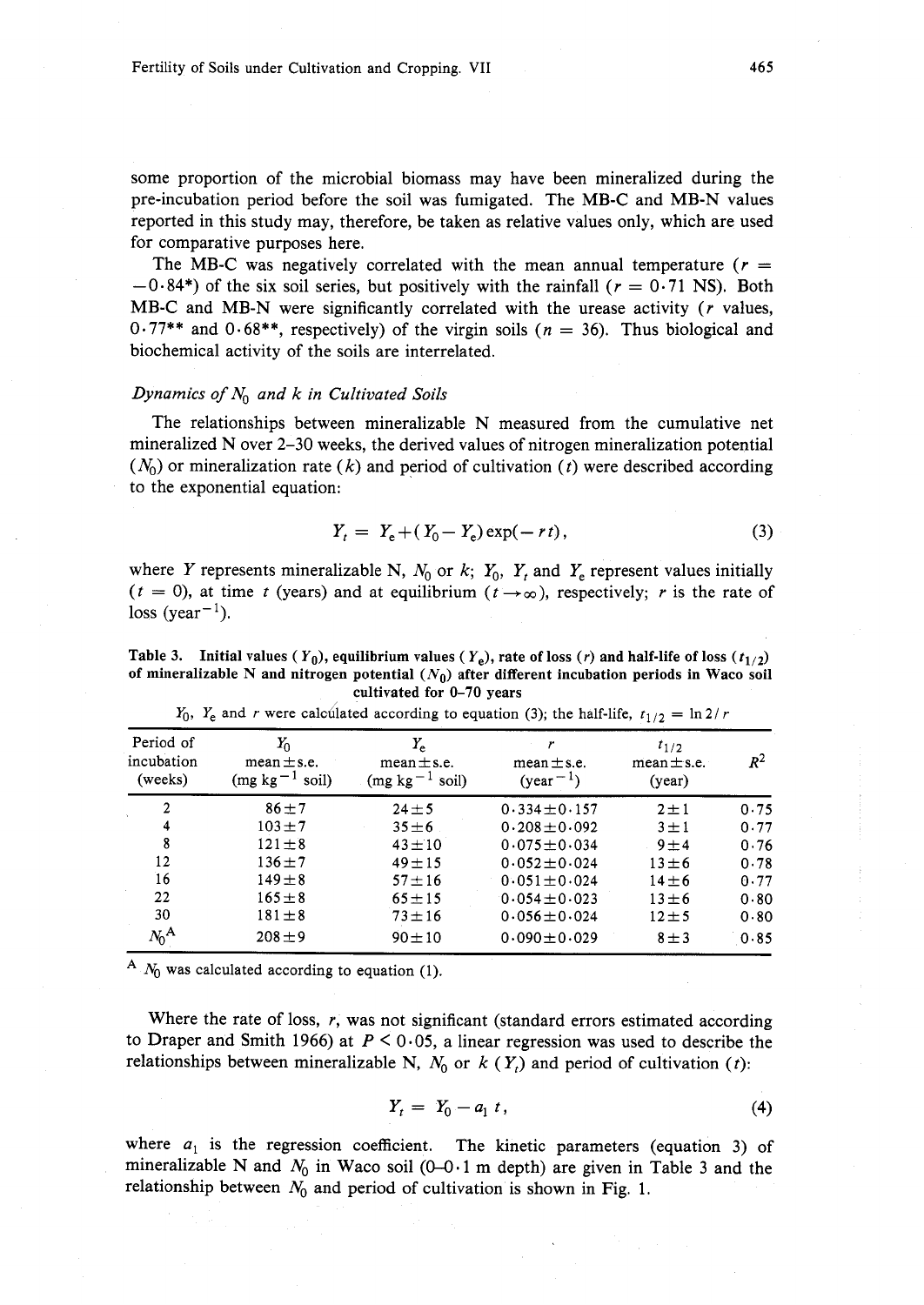The rate of loss of the mineralizable N decreased as the period of incubation increased, especially during the short 2-8 weeks' incubation periods (Table 3). Conversely, the half-life,  $t_{1/2}$ , of the mineralizable N increased from 2 years at **2** weeks' incubation to 13 years at 12 weeks' incubation. Obviously soil contains various forms of organic N that differ in the rates of mineralization, for example, N contained in different particle-size and density fractions (Dalal and Mayer 1987) and/or MB-N in various microflora and fauna in soil. It is for this reason that equation (1) represents an oversimplification of mineralization rates. However, an attempt to describe the mineralization rates with two fractions, such as the light fraction ( $\leq 2$  Mg m<sup>-3</sup>) and the heavy fraction ( $>$ 2 Mg m<sup>-3</sup>) (Dalal and Mayer 1986d, 1987), was successful only in a few soil samples, although Deans et *al.* (1986) found that a double exponential equation provided a better fit than the single exponential equation (1).



**Fig. 1.** Relationship between nitrogen mineralization potentials  $(N_0)$  and period of cultivation in Waco soil. The curve is fitted according to equation **(3).** 

In the present study, the apparent failure of the double exponential equation

$$
N_t = N_0 S\{1 - \exp(-ht)\} + N_0(1 - S)\{1 - \exp(-kt)\},
$$

where S and  $(1-S)$  represent the labile and the resistant organic N fractions that mineralize at rate constants of h and k, respectively, may be because either insufficient mineralization data at short-incubation periods were available or there are more than two fractions of organic N that contribute to  $N_0$  (Richter *et al.* 1982). The latter is supported by the  $r$  values obtained for the Waco soil (Table 3). For example, the rate of loss due to cultivation of mineralizable N measured after 2 weeks' incubation  $(0.33 \text{ yr}^{-1})$  was similar to that of organic C in the light fraction  $(0.37 \text{ yr}^{-1})$ ; Dalal and Mayer 1986d), and that after 4 weeks' incubation  $(0.21 \text{ yr}^{-1})$  was similar to that of organic N in the light fraction  $(0.19 \text{ yr}^{-1})$ ; Dalal and Mayer 1987), and that after 8 weeks' incubation  $(0.08 \text{ yr}^{-1})$  was similar to that of sand-size organic N  $(0.09 \text{ yr}^{-1}$ ; Dalal and Mayer 1986d). The rate loss of mineralizable N after 12-30 weeks' incubation (0.05-0.06 yr<sup>-1</sup>) was similar to that of total N (0.06 yr<sup>-1</sup>; Dalal and Mayer 1986 $e$ ) in this soil. The  $N_0$  in soil represents, therefore, a number of organic matter fractions of differing mineralization rates.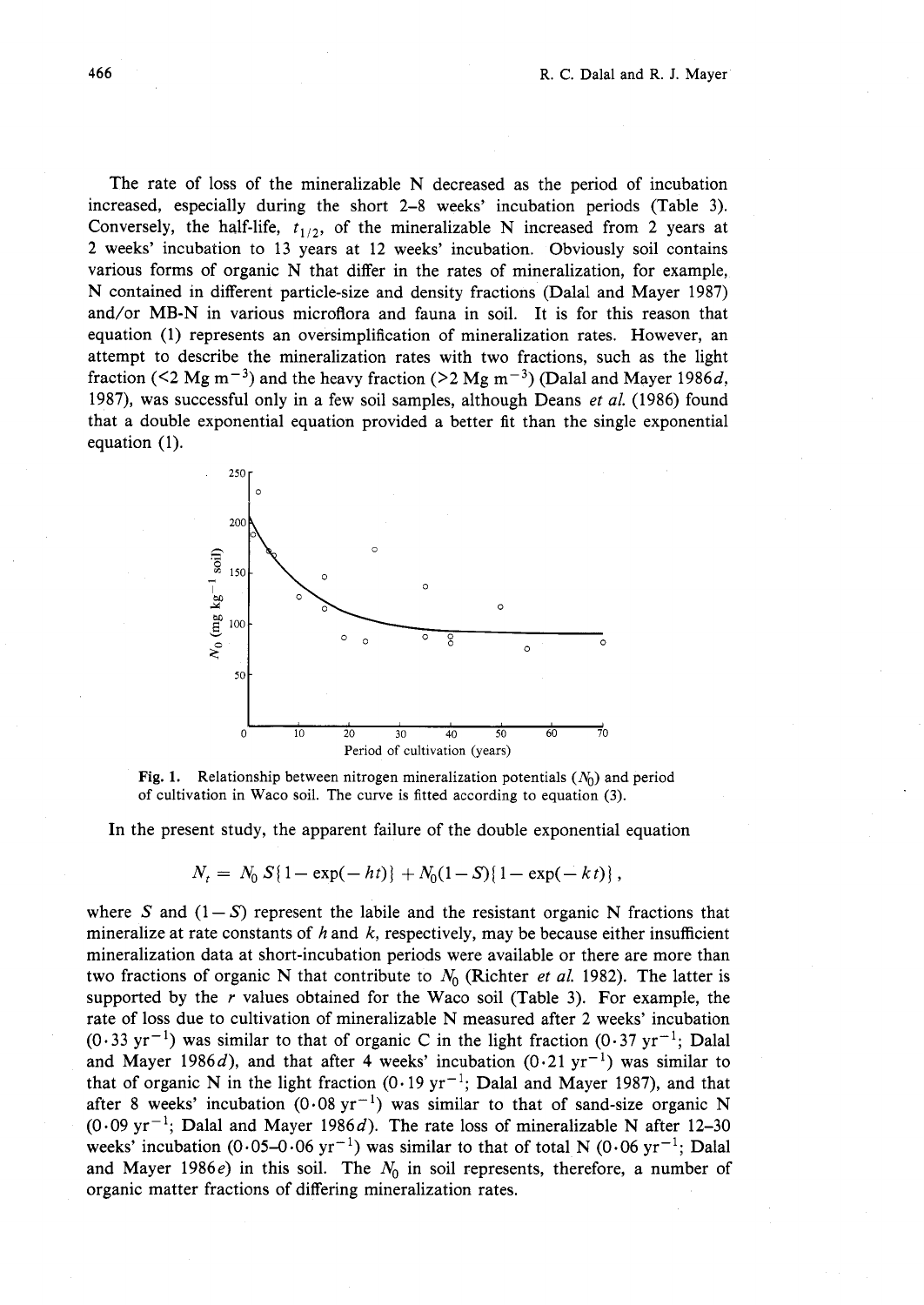In the other five soils, rates of loss of mineralizable N after different periods of incubation and of nitrogen mineralization potentials  $(N_0)$  were linear with the period of cultivation (Table 4). The loss of  $N_0$  accounted for less than 20% of the annual rate of loss of total N from the equivalent depth  $(0-0.1 \text{ m})$  of these six soils (R. **C.** Dalal, unpublished data). Since annual loss of total N from these soils was primarily accounted for in the crop removal (Dalal and Mayer 1986e), it is obvious that N supply to crops originated from other organic N fractions in addition to those contributing mineralizable N to  $N_0$  under laboratory conditions. This was also reflected in the fact that, in five of the six soil series,  $N_0$  declined with cultivation at a rate similar to that of total N. Only in Billa Billa soil,  $N_0$  declined faster than the total N. In the majority of these soils, therefore,  $N_0$  did not provide a significantly more sensitive index of soil fertility degradation due to cultivation than that shown by total soil N loss.

| Table 4. Annual rate of loss ( $\pm$ s.e.) of mineralizable N (after 2 and 30 weeks' incubation) |
|--------------------------------------------------------------------------------------------------|
| and nitrogen mineralization potential $(N_0)$ from six soils                                     |
| NS, not significant; all other values were significant at $P < 0.05$                             |

| Soil<br>series    | Period of<br>cultivation | Mineralizable N           | Rate of loss (mg N kg <sup>-1</sup> soil yr <sup>-1</sup> ) <sup>A</sup><br>$N_0$ |                       |
|-------------------|--------------------------|---------------------------|-----------------------------------------------------------------------------------|-----------------------|
|                   | (years)                  | 2 weeks                   | 30 weeks                                                                          |                       |
| Waco <sup>B</sup> | $1 - 70$                 | $0.9 \pm 0.3$             | $1.8 \pm 0.3$                                                                     | $2.0 \pm 0.3$         |
| Langlands-Logie   | $0.5 - 45$               | $1 \cdot 3 \pm 0 \cdot 3$ | $4.0 \pm 0.7$                                                                     | $4.2 \pm 0.8$         |
| Cecilvale         | $3 - 35$                 | $0.9 \pm 0.2$             | $2.6 \pm 0.7$                                                                     | $2.6 \pm 0.7^{\circ}$ |
| Billa Billa       | $0.5 - 25$               | $1.9 \pm 0.3$             | $4.5 \pm 0.5$                                                                     | $4.8 \pm 2.0^{\circ}$ |
| Thallon           | $2 - 23$                 | $0.6 \pm 0.1$             | $1.7 \pm 0.3$                                                                     | $1.8 \pm 0.5^{\circ}$ |
| Riverview         | $0.5 - 20$               | NS                        | <b>NS</b>                                                                         | $1.7 \pm 0.5^{\circ}$ |

 $A$  Calculated according to equation (4) where  $a_1$  represents the rate of loss.

 $B$  For Waco soil, rates of loss of mineralizable  $N$  and  $N_0$  were calculated according to equation (4) for comparative purposes only.

Excluding 1-2 samples of large  $N_0$  values (exceeding twice that of mineralizable N after 30 weeks' incubation).

The poor sensitivity of nitrogen mineralization potential  $(N_0)$  to soil fertility degradation may be due, at least, to two reasons. One reason is that during preliminary leaching, organic N, that may otherwise have been mineralized during incubation, was lost from the soil. Moreover, solutions leached through incubated soil samples contain organic N compounds which may be readily mineralizable (Legg et *al.* 1971). For example, Smith et *al.* (1980) found that amounts of organic N leached during 11 weeks' incubation in three soils ranged from 13% to 163% of total mineralized N. Another reason is that mineralizable N was measured under constant soil moisture and temperature conditions, whereas in the field, under semiarid and subtropical conditions, wetting and drying of soil occur frequently. This would result in disruption of aggregates and exposure of new surfaces, thus making available additional mineralizable N which otherwise would have been inaccessible to microorganisms. Frequent wetting and drying and fluctuating temperatures also affect the activity, stability and mortality of microbial biomass and change the solubility of soil organic N.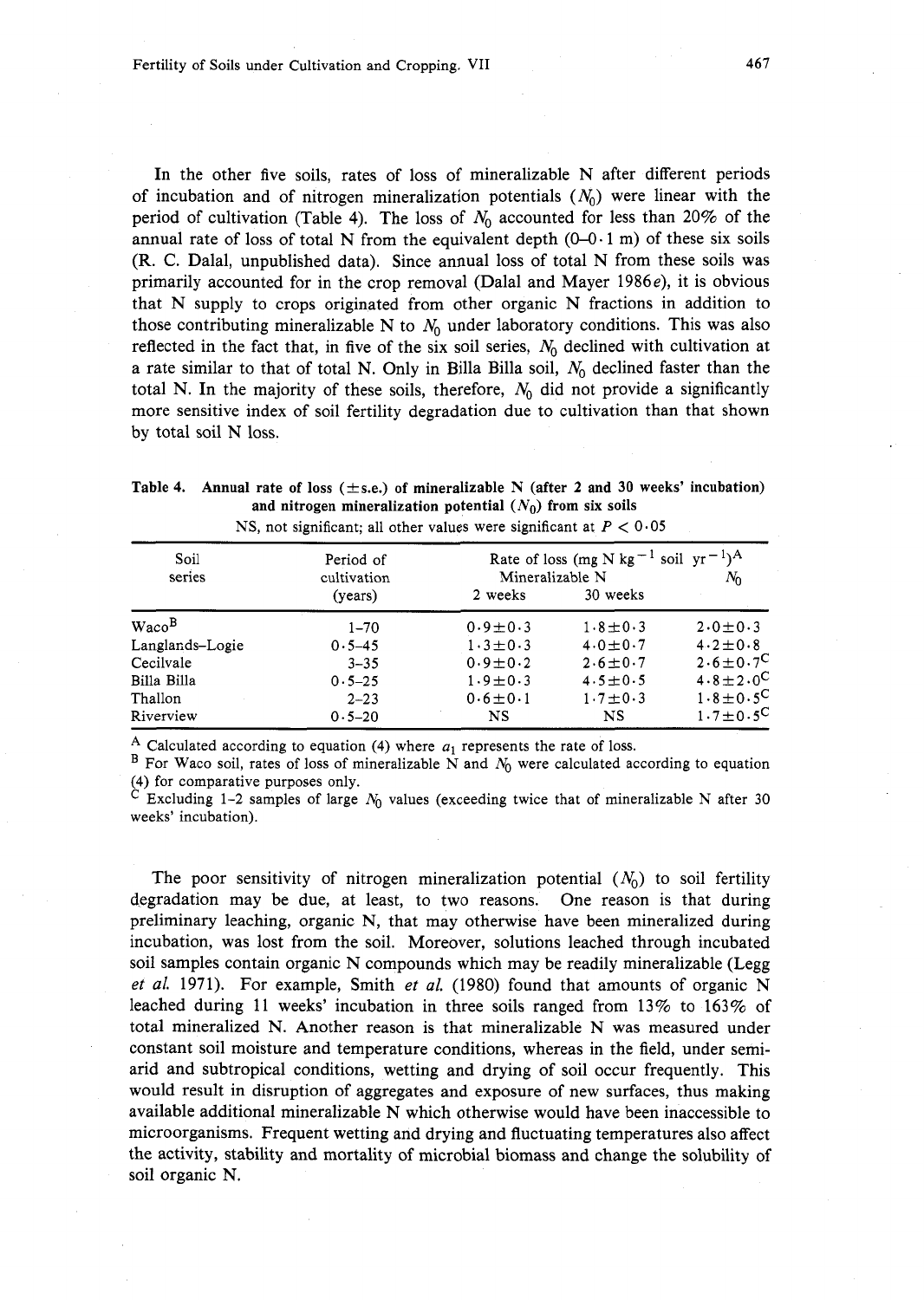The mineralization rate constant,  $k$ , was not significantly affected by the period of cultivation in Waco, Langlands-Logie, Thallon and Riverview soils, although in Cecilvale and Billa Billa soils it decreased with the period of cultivation. In these two soils, therefore, a greater loss of rapidly mineralizable organic N occurred, resulting in reduced  $k$  values with increasing period of cultivation.

The soil properties significantly associated with  $N_0$  of both cultivated and virgin soils (using stepwise multiple linear regression analysis) were total N or organic C, clay content, electrical conductivity, light fraction (<2 Mg m<sup>-3</sup>) C content, silt-size C, sand-size C, CEC, ESP and aggregate index, which together accounted for 74% of the variation in  $N_0$ . Of this, total N alone accounted for 60% of the variation in *No.* The relationship between *No* and total *N* of six soil series is shown in Fig. 2.



**Fig. 2.** Relationship between nitrogen mineralization potentials *(No)* and total soil N for Waco (o), Langlands-Logie ( $\bullet$ ), Cecilvale ( $\triangle$ ), Billa Billa ( $\bullet$ ), Thallon (0) and Riverview *(8)* soils.

The equation between  $N_0$  and total N,

$$
N_0 = 43 + 970 \text{TN}(\%), \quad r = 0.78^{**} \quad (n = 110), \tag{5}
$$

shows that overall about 10% of total N is present as  $N_0$  in these soils. However, there were significant differences among soils. The cultivated lighter-textured soils  $($ clay) contributed less than 10% to total N (Billa Billa,  $5.20 \pm 2.31$ %; Riverview, 6.08 $\pm$ 2.31%) and heavy-textured soils (>40% clay) contributed more than 10% to total N (Langlands–Logie,  $11.62 \pm 0.65\%$ ; Cecilvale,  $14.39 \pm 2.79\%$ ; Waco, 15  $\cdot$  18  $\pm$  1  $\cdot$  89%; and Thallon, 14  $\cdot$  38  $\pm$  4 $\cdot$  61%). Thus, although the lighter-textured soils in their virgin state contained proportions of total N as  $N_0$  similar to the heavy-textured soils (Table I), upon cultivation, lower values in the former reflect relatively less potentially mineralizable N in these soils.

Jones *et al.* (1982) used total N, organic C, pH and soil taxonomic criteria to estimate  $N_0$  in soils. In these soils, however, the relationship between the experimental values of  $N_0$  and the predicted  $N_0$  values gave a lower correlation ( $r = 0.70$ <sup>\*\*</sup>,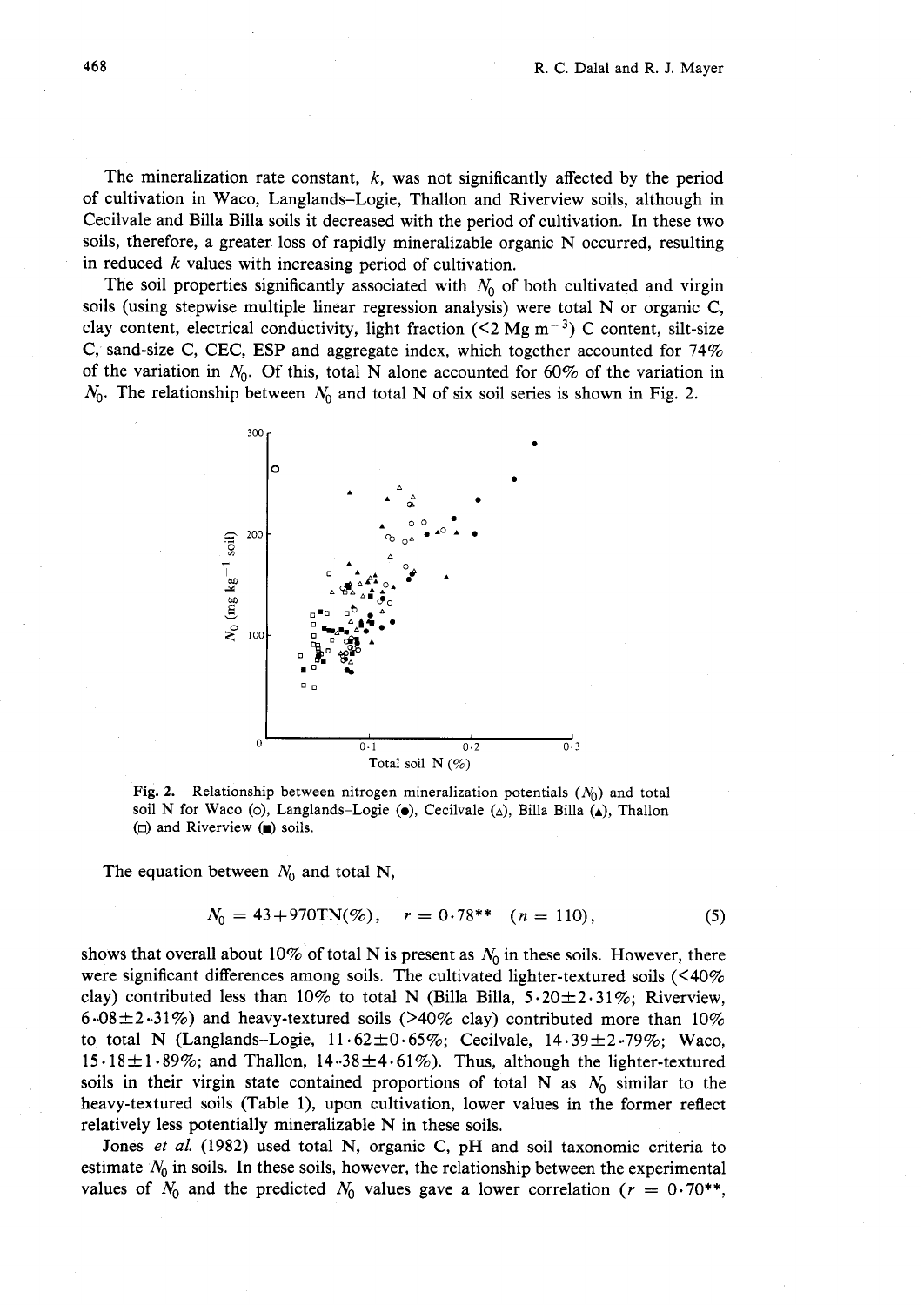$n = 110$ ) than that provided by total soil N alone. Moreover, the mineralization rate constant, k, could not be predicted ( $r^2 = 0.05$ ) using the model of Jones *et* al. (1982). This is not surprising considering the fact that the  $k$  values were poorly, although significantly correlated with total N ( $r = 0.19$ \*), organic C ( $r = 0.22$ \*) and pH ( $r = 0.23$ <sup>\*</sup>), i.e. the soil properties used by Jones *et al.* (1982) to predict the  $k$  value.

The  $k$  values were significantly associated (using stepwise multiple linear regression analysis) with electrical conductivity, light fraction C concentration, cation exchange capacity, ESP, oxalate extractable aluminium, dispersion ratio, clay-size N, sand-size N and MB-C. The combination of these soil properties explained less than 40% of the variation in  $k$ , mainly because  $k$  varied much less than the other properties both within and among soils. Thus the k value of 0.066 week<sup>-1</sup> at 40°C (present study) and 0.054 week<sup>-1</sup> at 35°C (Stanford and Smith 1972) can be used, along with  $N_0$ and the relationship between temperature and moisture contents and  $N_0$  (Smith *et al.* 1977), to provide approximate mineralization rates under field conditions.

| Table 5. Annual rate of loss $(\pm s.e.)$ of C and N contained in microbial biomass |
|-------------------------------------------------------------------------------------|
| $(MB-C and MB-N)$ from six soils                                                    |

| Soil            | Rate of loss <sup>A</sup>              |                                                         |  |  |  |  |
|-----------------|----------------------------------------|---------------------------------------------------------|--|--|--|--|
| series          | $MB-C$<br>$(mg C kg^{-1} sol yr^{-1})$ | $MB-N$<br>$(mg \text{ N kg}^{-1} \text{ soil yr}^{-1})$ |  |  |  |  |
| Waco            | $4.4 \pm 1.5$                          | $0.21 \pm 0.08$                                         |  |  |  |  |
| Langlands-Logie | $14.3 \pm 3.5$                         | $0.53 \pm 0.10$                                         |  |  |  |  |
| Cecilvale       | $7.5 \pm 1.7$                          | $0.32 \pm 0.07$                                         |  |  |  |  |
| Billa Billa     | $6.3 \pm 2.4$                          | $0.48 \pm 0.09^{\rm B}$                                 |  |  |  |  |
| Thallon         | <b>NS</b>                              | NS                                                      |  |  |  |  |
| Riverview       | NS                                     | $0.39 \pm 0.19$                                         |  |  |  |  |

NS, not significant; all other values were significant at  $P < 0.05$ 

A Calculated according to equation (4);  $a_1$  represents the rate of loss.

<sup>B</sup> MB-N and period of cultivation relationship in Billa Billa soil also followed equation (3), giving rates of loss of 0.338  $\pm$  0.143 yr<sup>-1</sup> and  $t_{1/2}$ , 2.1 $\pm$ 0.8 yr.

## Dynamics of Microbial Biomass in Cultivated Soils

The organic C and N contained in microbial biomass declined linearly with the period of cultivation (20-70 years) in most soils. In Thallon soil, microbial biomass was not significantly related to the period of cultivation. Both MB-C and MB-N declined most in the Langlands-Logie soil and least in the Waco soil (Table 5). The proportion of MB-N lost due to cultivation represented  $10-23\%$  of annual  $N_0$ loss, and less than 5% of total soil N loss. In Billa Billa soil, where MB-N was lost exponentially, MB-N showed a high rate of loss  $(0.338 \text{ yr}^{-1})$ , with a half-life of 2.1 years (Table 5), a rate of loss similar to that of the light fraction C (0.42 week<sup>-1</sup>) in this soil (Dalal and Mayer 1986d). Adams and Laughlin (1981) also found lower macroorganic matter and microbial biomass C and N in cultivated soil than in grassland or woodland soils. Similarly, Ladd et al. (1977) showed that the destruction of soil biomass was accompanied by significant decreases in the organic N of a light fraction from straw-amended soils. The half-life of  $2 \cdot 1$  years for MB-N in Billa Billa soil is similar to the 'stabilized' microbial biomass in soil (Jenkinson and Ladd 1981; McGill et al. 1986).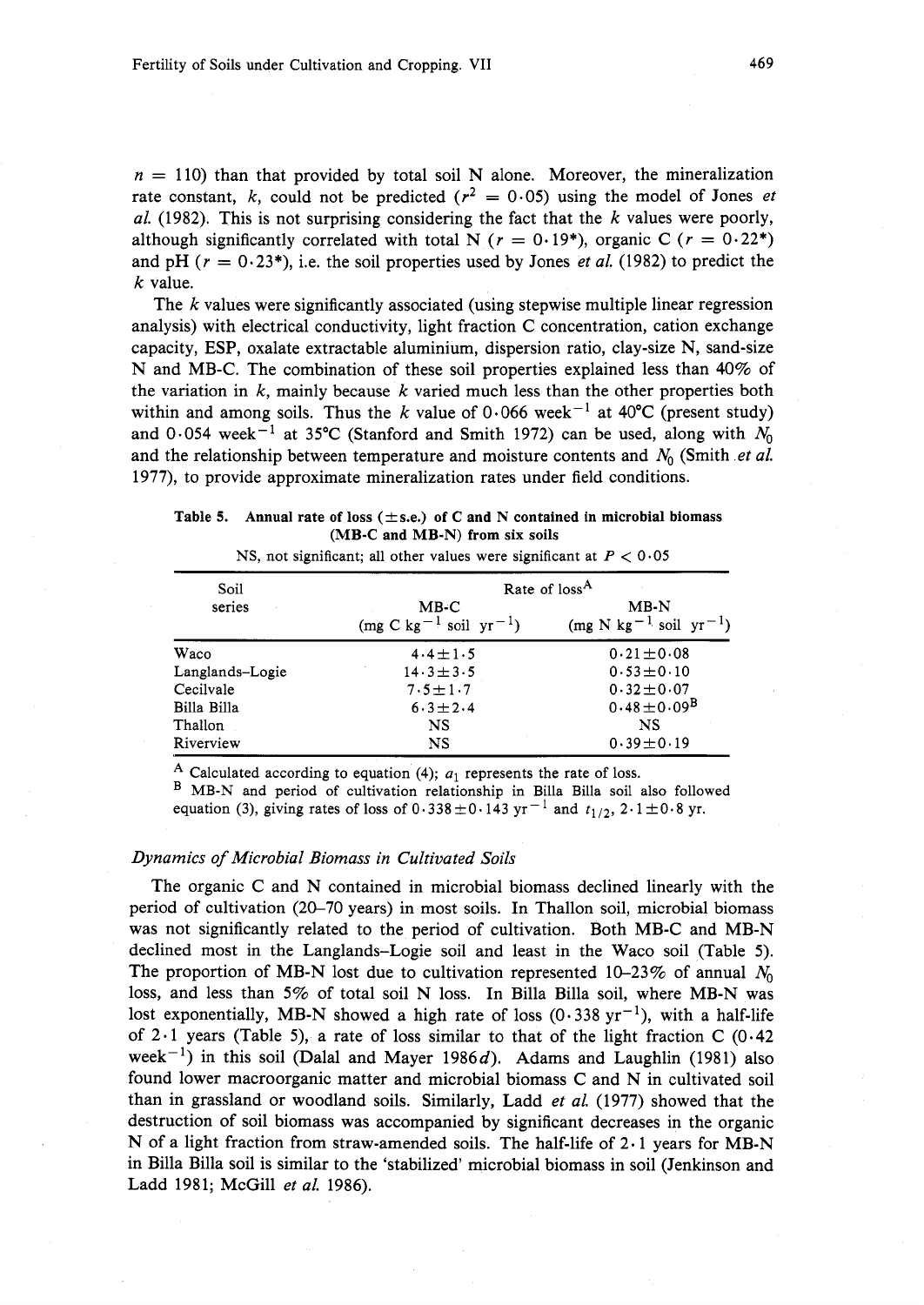**A** number of soil properties was associated with the microbial biomass (Table 6). The linear combination of urease activity, sand-size organic C, exchangeable Ca and Fe<sub>o</sub> explained 52% variation in the MB-C. In the MB-N, 64% of the variation was accounted for by the linear combination of total N, clay-size organic C, exchangeable Mg, CEC, ESP, Fe, and MB-C. The association of a number of soil properties, biochemical, physical as well as chemical, with the microbial biomass provide a myriad of environments for its activity, association and stability in soil.

| Table 6. Coefficients of correlation between microbial biomass (MB-C and MB-N) and some |
|-----------------------------------------------------------------------------------------|
| soil properties                                                                         |

| Soil property          | $MB-C$ | $MB-N$  | Soil property                   | $MB-C$ | $MB-N$ |
|------------------------|--------|---------|---------------------------------|--------|--------|
| Organic C $(\%)$       | 0.55   | 0.51    | Exch. Ca                        |        | 0.46   |
| Light fraction $C(\%)$ | 0.28   |         | Exch. Mg                        |        | 0.56   |
| Clay-C $(\%)$          |        | $-0.22$ | Exch. Na                        |        | 0.25   |
| Silt-C $(\%)$          | 0.28   | 0.39    | Exch. K                         |        | 0.38   |
| Sand-C $(%)$           | 0.46   | 0.62    | Oxalate-extractable Fe $(Fe_0)$ | 0.43   | 0.56   |
| Total N $(\%)$         | 0.53   | 0.47    | Aggregate index                 | 0.19   | 0.28   |
| Light fraction $N$ (%) | 0.32   |         | рH                              |        | 0.23   |
| Silt-N $(\%)$          |        | 0.30    | EС                              | 0.21   | 0.23   |
| Sand-N $(%)$           | 0.38   | 0.51    | Nitrogen min. potential, $N_0$  | 0.43   | 0.38   |
| Urease activity        | 0.58   | 0.47    | Mineralization rate, k          | 0.36   | 0.21   |
| Clay $(\%)$            |        | 0.48    | MB-C                            |        | 0.51   |
| <b>CEC</b>             | 0.22   | 0.56    |                                 |        |        |

| Only significant r values ( $P < 0.05$ , $n = 110$ ) are given |  |  |  |  |
|----------------------------------------------------------------|--|--|--|--|

### **Conclusions**

Mineralizable N, measured after 2-30 weeks' incubation, and nitrogen mineralization potential  $(N_0)$  decreased with cultivation in most soils. The shorter the period of incubation for measuring mineralizable N, the faster was its estimated rate of loss due to cultivation, Hence, the relative susceptibility to mineralization decreases as the period of incubation increases because less labile organic N is being used. The  $N_0$  represents, therefore, soil organic N fractions which differ in their susceptibility to mineralization. The mineralization rate constant,  $k$ , appears to be less affected by cultivation and, for the purpose of predicting N mineralization rates in soil in the field, it can be taken as a constant (0.054 and 0.066 week<sup>-1</sup> at 35°C and 40°C, respectively). The  $N_0$ , as a proportion of total N, in cultivated soils, which varies from 5% (light-textured soils,  $\leq 40\%$  clay) to 15% (heavy-textured soils,  $\geq 40\%$  clay) of total N, may improve estimates of mineralizable N in different soils, although  $10\%$ as  $N_0$ /total N may provide an approximate estimate of  $N_0$  in southern Queensland soils.

Organic C and N contained in microbial biomass decreased with the period of cultivation in most soils. The size of the microbial biomass, urease activity and total N, among other soil properties, were associated with  $N_0$  and k, thus demonstrating the biological and biochemical interactions in soil.

#### **Acknowledgment**

We thank Dr J. P. Thompson for critical comments and suggestions.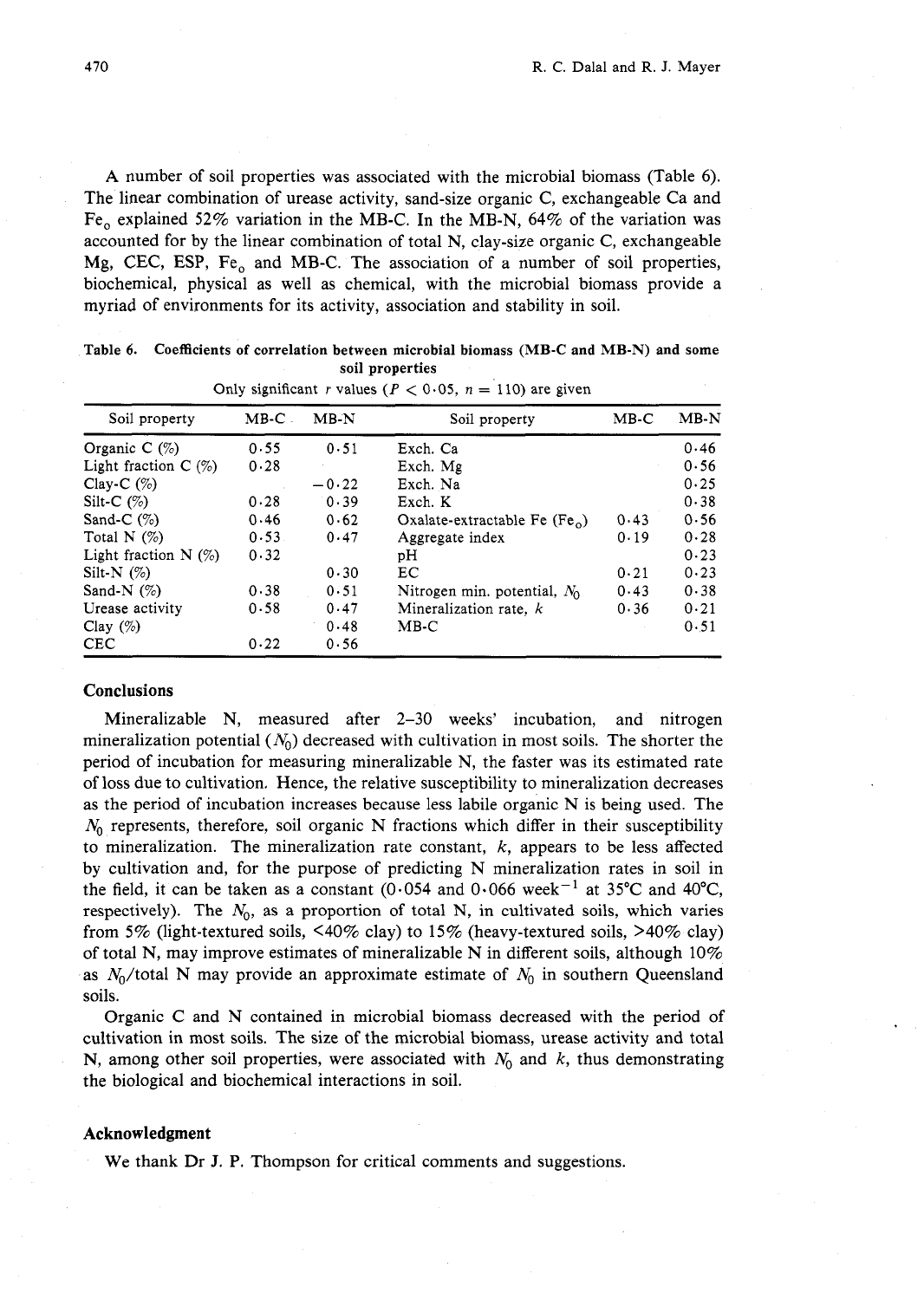Fertility of Soils under Cultivation and Cropping. VII

### **References**

- Adams, T. McM., and Laughlin, R. J. (1981). The effects of agronomy on the carbon and nitrogen contained in the soil biomass. **J.** *Agric. Sci.* **97,** 319-27.
- Anderson, J. P. E., and Domsch, K. H. (1978). Mineralization of bacteria and fungi in chloroform-fumigated soils. *Soil Biol. Biochem.* **10,** 207-13.
- Bremner, J. M. (1965). Nitrogen availability indexes. In 'Methods of Soil Analysis, Part 2'. (Ed. C. A. Black.) pp. 1324-45. (Am. Soc. Agron.: Madison, Wisc.)
- Campbell, C. A., Myers, R. J. K., and Weier, K. L. (1981). Potentially mineralizable nitrogen, decomposition rates and their relationship to temperature for five Queensland soils. *Aust.* **J.**  *Soil Res.* **19,** 323-32.
- Dalal, R. C., and Mayer, R. J. (1986*a*). Long-term trends in fertility of soils under continuous cultivation and cereal cropping in southern Queensland. I. Overall changes in soil properties and trends in winter cereal yields. *Aust.* J. *Soil Res.* **24,** 265-79.
- Dalal, R. C., and Mayer, R. J. (1986 b). Long-term trends in fertility of soils under continuous cultivation and cereal cropping in southern Queensland. 11. Total organic carbon and its rate of loss from the soil profile. *Aust.* **J.** *Soil Res.* **24,** 281-92.
- Dalal, R. C., and Mayer, R. J. (1986c). Long-term trends in fertility of soils under continuous cultivation and cereal cropping in southern Queensland. 111. Distribution and kinetics of soil organic carbon in particle-size fractions. *Aust.* **J.** *Soil Res.* **24,** 293-300.
- Dalal, R. C., and Mayer, R. J. (1986d). Long-term trends in fertility of soils under continuous cultivation and cereal cropping in southern Queensland. IV. Loss of organic carbon from different density fractions. *Aust.* J. *Soil Res.* **24,** 301-9.
- Dalal, R. C., and Mayer, R. J. (1986e). Long-term trends in fertility of soils under continuous cultivation and cereal cropping in southern Queensland. V. Rate of loss of total nitrogen from the soil profile and changes in carbon-nitrogen ratios. *Aust.* **J.** *Soil Res.* **24,** 493-504.
- Dalal, R. C., and Mayer, R. J. (1987). Long-term trends in fertility of soils under continuous cultivation and cereal cropping in southern Queensland. VI. Loss of total N from different particle-size fractions. *Aust.* **J.** *Soil Res.* **25,** 83-93.
- Deans, J. R., Molina, J. A. E., and Clapp, C. E. (1986). Models for predicting potentially mineralizable nitrogen and decomposition rate constants. *Soil Sci. Soc. Am.* **J. 50,** 323-6.

Draper, **N.** R., and Smith, H. (1966). 'Applied Regression Analysis.' (Wiley: New York.)

- Jenkinson, D. S., and Ladd, J. N. (1981). Microbial biomass in soil: measurement and turnover. In 'Soil Biochemistry'. Vol. 5. (Eds E. A. Paul and J. N. Ladd.) pp. 415-71. (Marcel Dekker: New York.)
- Jenkinson, D. S., and Powlson, D. S. (1976). The effects of biocidal treatments on metabolism in soil. V. A method for measuring soil biomass. *Soil Biol. Biochem.* **8,** 209-13.
- Jones, C. A., Ratliff, L. F., and Dyke, P. T. (1982). Estimation of potentially mineralizable soil nitrogen from chemical and taxonomic criteria. *Commun. Soil Sci. Plant Anal.* **13,** 75-86.
- Ladd, J. N., Amato, M., and Parsons, J. W. (1977). Studies of nitrogen immobilization and mineralization in calcareous soils. 111. Concentration and distribution of nitrogen derived from the soil biomass. In 'Soil Organic Matter Studies'. Vol. 1, pp. 301-10. (International Atomic Energy Agency: Vienna.)
- Legg, J. O., Chichester, F. W., Stanford, G., and Demar, W. H. (1971). Incorporation of <sup>15</sup>N-tagged mineral nitrogen into stable forms of soil organic nitrogen. *Soil Sci. Soc. Am. Proc.* **35,** 273-6.
- McGill, W. B., Cannon, K. R., Robertson, J. A,, and Cook, F. D. (1986). Dynamics of soil microbial biomass and water-soluble organic C in Breton L after 50 years of cropping to two rotations. *Can.* **J.** *Soil Sci.* **66,** 1-19.
- Oades, J. M., and Jenkinson, D. S. (1979). The adenosine triphosphate content of the soil microbial biomass. *Soil Biol. Biochem.* **11,** 201-4.
- Richter, J., Nuske, A., Habenicht, W., and Bauer, J. (1982). Optimized N-mineralization parameters of loess soils from incubation experiments. *Plant Soil* **68,** 379-88.
- Shen, S. M., Pruden, G., and Jenkinson, D. S. (1984). Mineralization and immobilization of nitrogen in fumigated soil and the measurement of microbial biomass nitrogen. *Soil Biol. Biochem.* **16,** 437-44.